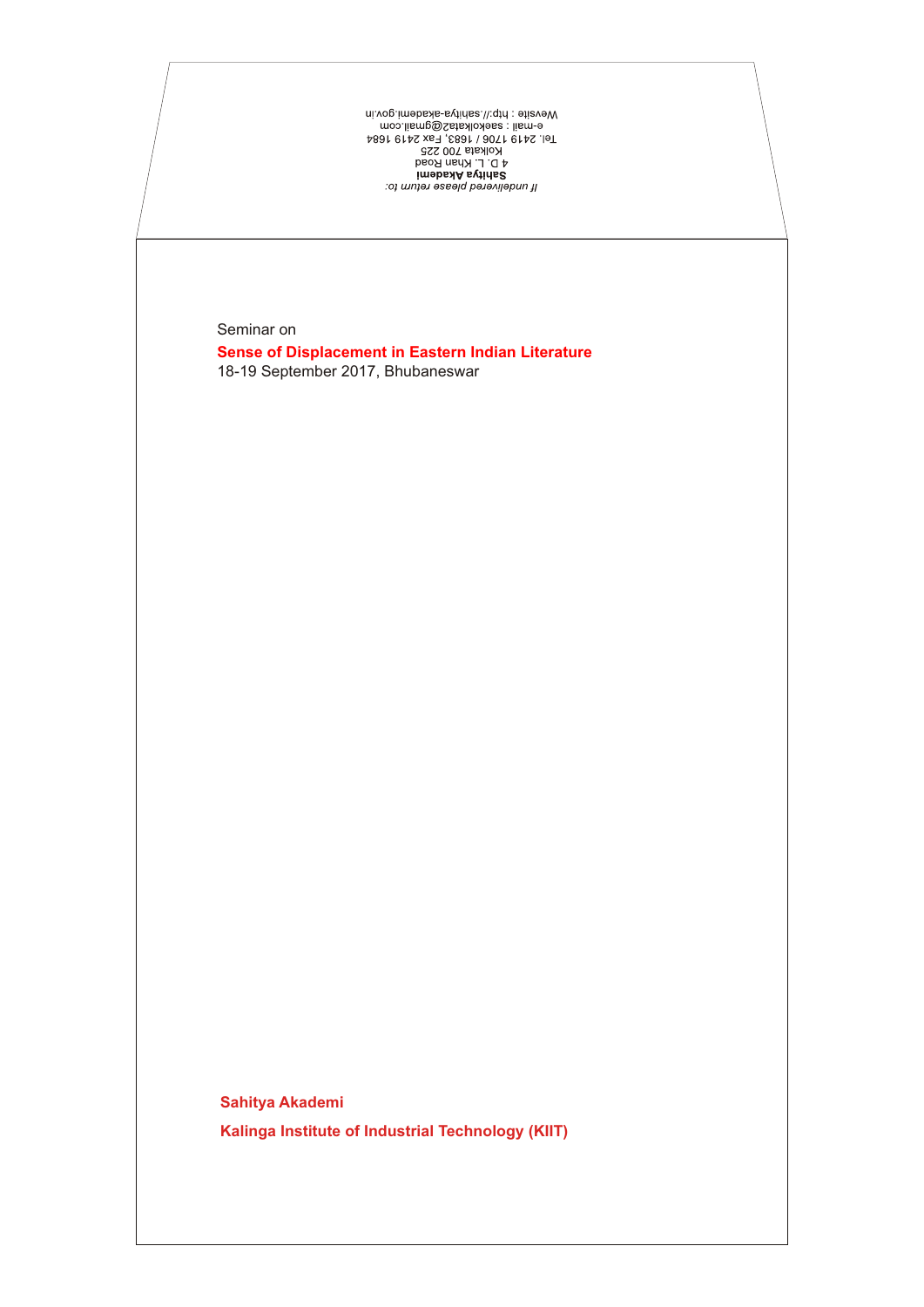



# Sahitya Akademi

and

## Kalinga Institute of Industrial Technology (KIIT)

cordially invite you to a Seminar on

## Sense of Displacement in Eastern Indian Literature

on 18-19 September 2017

at Kalinga Institute of Industrial Technology Campus

Bhubaneswar, Odisha

#### **P R O G R A M M E**

### **Monday 18 September 2017**

### **Inaugural Session: 10: 30 am**

| Welcome                | K. Srinivasarao<br>Secretary, Sahitya Akademi                     |
|------------------------|-------------------------------------------------------------------|
| Inauguration           | Sitakanta Mahapatra<br><b>Eminent Indian Poet</b>                 |
| <b>Keynote Address</b> | Jitendra Narayan Patnaik<br><b>Eminent Scholar</b>                |
| <b>Chief Guest</b>     | Achyuta Samanta<br><b>Founder and Mentor, KIIT</b>                |
| Chair                  | Gourahari Das<br>Convener, Odia Advisory Board, Sahitya Akademi   |
| <b>Vote of thanks</b>  | <b>Goutam Paul</b><br>Officer-in-Charge, Sahitya Akademi, Kolkata |
|                        | Tea                                                               |